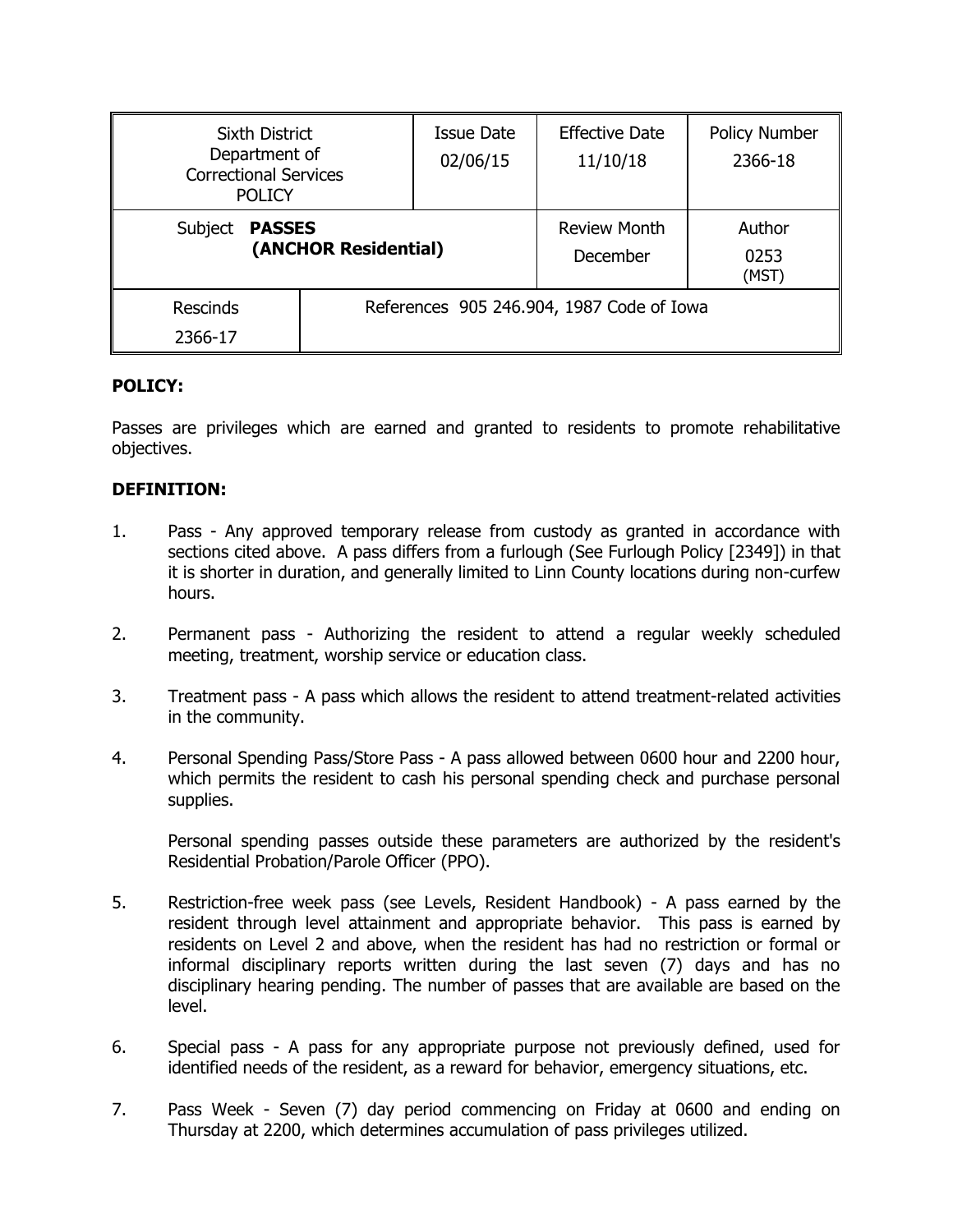### **POLICY NUMBER 2366-18 PAGE 2 OF 3**

## **PROCEDURE:**

- 1. Resident completes a pass each time they request to leave the building. Residential Officer checks them out in ICON Ins/Outs screen (offender  $\triangleright$  housing  $\triangleright$  residential Ins/Outs).
- 2. Resident fills the pass out in advance. Residential Officers may approve personal spending/store passes and three (3) hour passes. All other passes are approved by the resident's Residential PPO. If a resident requests a pass when the Residential PPO is not available, a Residential Officer may issue/approve the pass or the Residential Officer may phone the Supervisor on-call for approval if it is a:
	- A. Treatment pass, after confirming the appointment, if possible,
	- B. Work-related pass, needed to begin or maintain employment, or
	- C. Special pass, needed for an emergency situation, and deemed appropriate by the Residential Officer with approval of the on-call Supervisor.
- 3. The Residential PPO approves a Permanent Pass Information Form (2366B) which has been completed by the resident. It is the resident's responsibility to fill out a Permanent Pass for any weekly ongoing event (such as church services, treatment, AA meetings, treatment groups, etc.). The original copy is maintained in the Residential PPO's file, a copy is given to the resident and one (1) copy is placed in the resident's file.
- 4. All residents fill out a Pass twenty-four (24) hours prior to needing to leave the building. Some passes may need prior approval and the resident needs to submit the proposed pass prior to taking the pass. If the pass needs Residential PPO approval, the resident fills out the pass request in kiosk and notifies their PPO via kiosk that they need a pass approved including any additional relevant information that the PPO has requested. The resident needs to plan ahead and ensure the Residential PPO has ample time to review and approve the pass request.
- 5. When a resident is ready to leave the facility on a pass the Residential Officer:
	- A. Reviews the pass for verification and eligibility that the resident has been authorized to leave the facility to go to the intended location, and verifies return time with the resident.
	- B. Checks the resident out of the facility in ICON under Residential Ins/Outs (Count 2350-18) and notes the date and location of the pass on the Personal Spending Pass Log (2346A).
	- C. The resident is not approved to leave until the Residential Officer notifies them they are checked out in ICON and are approved to leave.